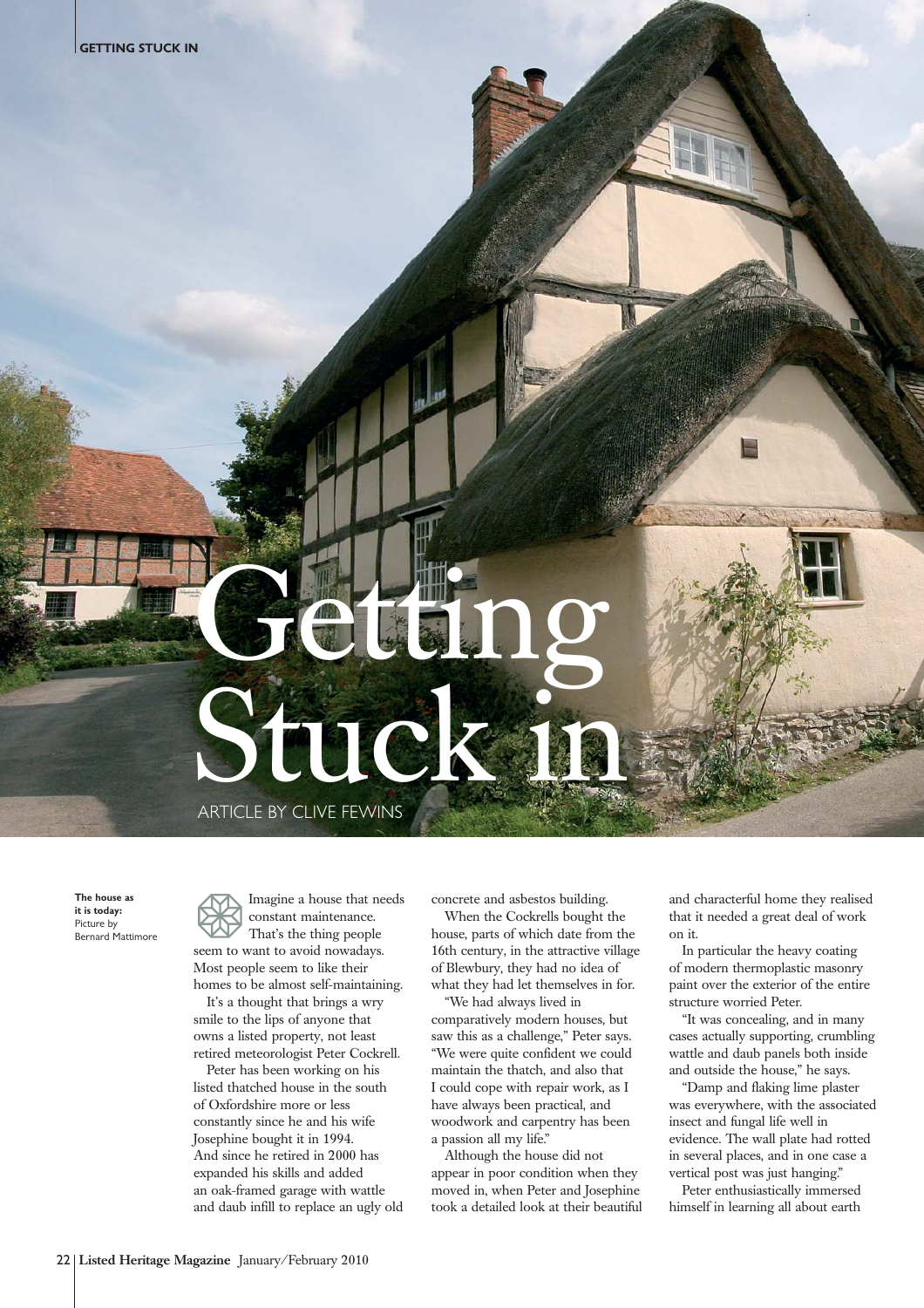





buildings, especially the chalk cob found in the walls of many historic buildings in the south of Oxfordshire. He then tried his hand at replacing some of the daub in the panels of his house using a mix he learned from an old hand shortly after they moved in.

"I soon learned that it really is simple," he says. "And there's nothing quite as satisfying as repairing your house with the materials from which it was built timber, mud, dung, straw and a little lime - especially when those materials were available locally, mainly free of charge, and very friendly to the environment."

The mix he uses has changed

little. It contains approximately 35 per cent local subsoil, 35 per cent sharp sand, 10 per cent dried cow or horse dung, and 10 per cent chopped straw, with the final 10 per cent non-hydraulic lime - lime that never sets hard.

A few years after moving in, Peter and Josephine employed builders to construct a thatched extension that blended with the house and contained an extended kitchen and new upstairs bathroom and guest bedroom.

It was built from rendered blockwork and joined together the two old sections of the building. It was at this stage that Peter decided that if any further work was needed

*Top:* **The two-storey workshop with oak frame and infill panels of wattle and daub that Peter built after he retired in 2000**

*Bottom:* **Mixing and applying the annual coat of limewash to the wattle and daub panels of the workshop.**

**Where necessary Peter replaces the framework of the panels, using riven oak staves, around which he wraps hazel wands**

on repairing and restoring the old house he would like to do it all himself.

"I had become completely bitten by the earth building bug," he says. "I had also realised that there was no builder I knew of that was prepared, or even able, to repair or replace the wattle and daub, so I decided to seek listed building permission and systematically repair all the wattle and daub panels in the house.

"Several things were clear. For a start the panels were not all in the same state. Some were fine, while others, particularly ones near the ground, were falling out. One actually did fall out while the